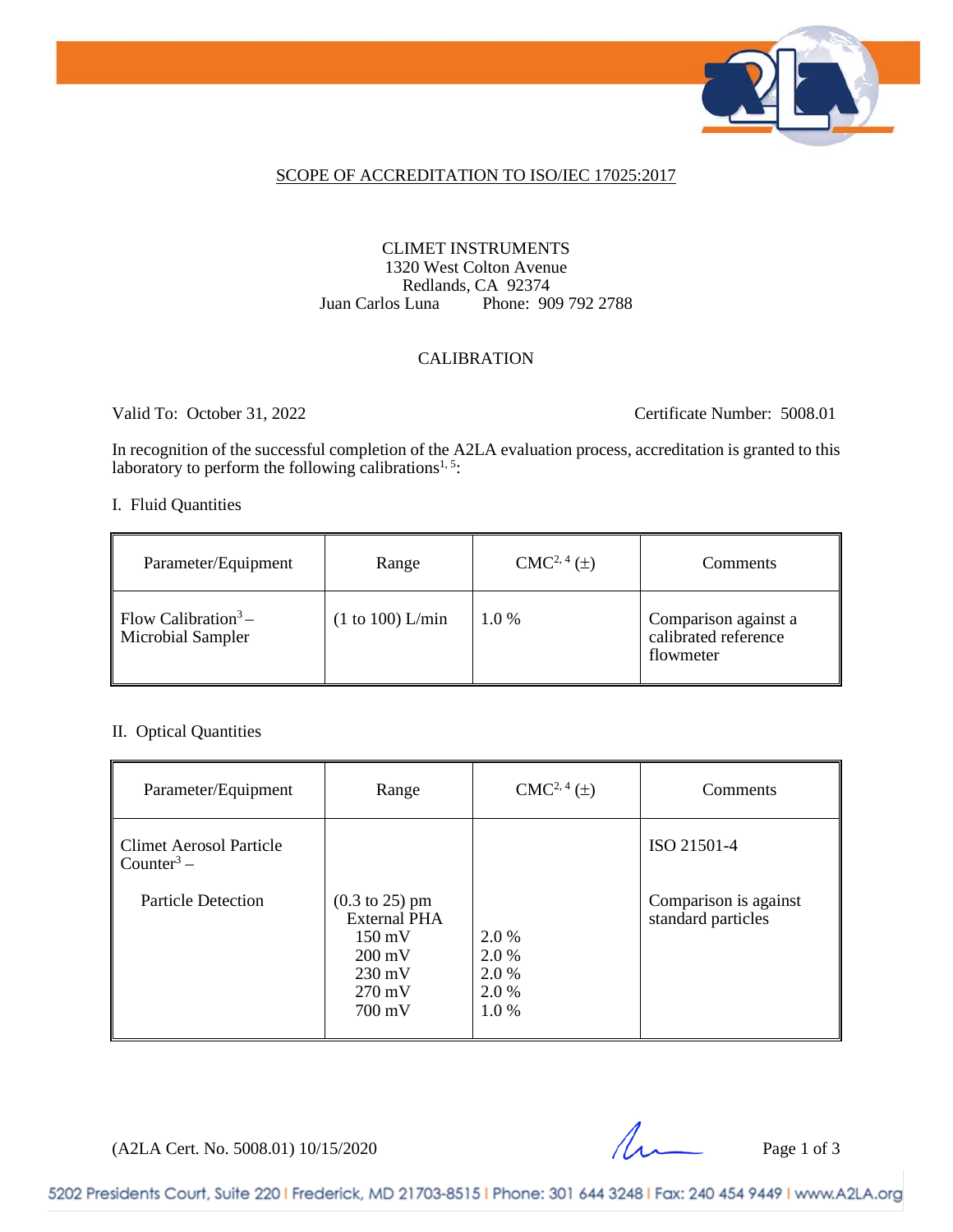| Parameter/Equipment                                                  | Range                                                                                                             | $CMC2, 4(\pm)$               | Comments                                                                           |
|----------------------------------------------------------------------|-------------------------------------------------------------------------------------------------------------------|------------------------------|------------------------------------------------------------------------------------|
| <b>Climet Aerosol Particle</b><br>Counter <sup>3</sup> – (cont)      |                                                                                                                   |                              | ISO 21501-4                                                                        |
| <b>Particle Detection</b>                                            | $(0.3 \text{ to } 25) \text{ pm}$<br><b>Internal PHA</b><br>$300 \text{ mV}$<br>$400 \text{ mV}$<br>1 V reference | 1.0%<br>1.0%<br>1.0%         | Comparison is against<br>standard particles                                        |
| 50 % Count Efficiency                                                | $(0.3 \text{ to } 0.5) \mu m$                                                                                     | 2.1 %                        | Comparison against a                                                               |
| 100 % Count Efficiency                                               | $(0.5 \text{ to } 0.8) \mu \text{m}$                                                                              | 1.9%                         | primary standard<br>Condensation Particle<br>Counter (CPC)                         |
| Resolution                                                           | $(0.269 \text{ to } 0.4) \mu \text{m}$                                                                            | 0.6%                         | Test with three<br>distributions to challenge<br>level of resolution               |
| Climet Reference Counter-                                            |                                                                                                                   |                              |                                                                                    |
| <b>Particle Detection</b><br>$(0.269 \text{ to } 0.56) \mu \text{m}$ | $300 \text{ mV}$<br>400 mV<br>460 mV<br>1500 mV                                                                   | 2.0%<br>2.0%<br>1.0%<br>1.0% | Comparison is against<br>standard particles                                        |
| 100% Count Efficiency                                                | $(0.3 \text{ to } 0.8) \mu \text{m}$                                                                              | 1.9%                         | Comparison against a<br>primary standard<br>Condensation Particle<br>Counter (CPC) |
| Resolution                                                           | $(0.269 \text{ to } 0.4) \mu \text{m}$                                                                            | 0.6%                         | Test with three<br>distributions<br>to challenge level of<br>resolution            |

<sup>1</sup> This laboratory offers commercial and field calibration service.

<sup>&</sup>lt;sup>2</sup> Calibration and Measurement Capability Uncertainty (CMC) is the smallest uncertainty of measurement that a laboratory can achieve within its scope of accreditation when performing more or less routine calibrations of nearly ideal measurement standards or nearly ideal measuring equipment. CMCs represent expanded uncertainties expressed at approximately the 95 % level of confidence, usually using a coverage factor of  $k = 2$ . The actual measurement uncertainty of a specific calibration performed by the laboratory may be greater than the CMC due to the behavior of the customer's device and to influences from the circumstances of the specific calibration.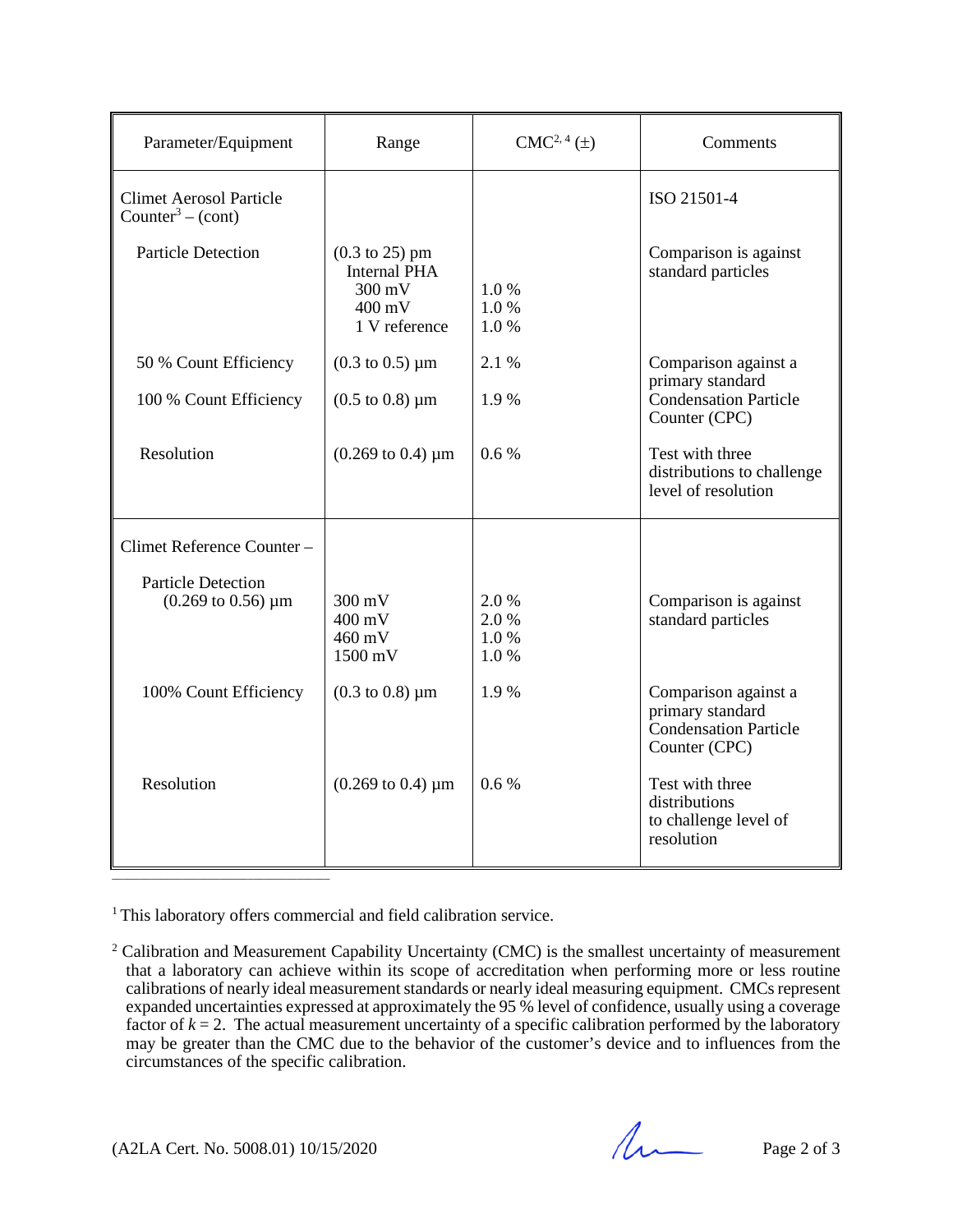<sup>3</sup> Field calibration service is available for this calibration and this laboratory meets A2LA *R104 – General Requirements: Accreditation of Field Testing and Field Calibration Laboratories* for these calibrations. Please note the actual measurement uncertainties achievable on a customer's site can normally be expected to be larger than the CMC found on the A2LA Scope. Allowance must be made for aspects such as the environment at the place of calibration and for other possible adverse effects such as those caused by transportation of the calibration equipment. The usual allowance for the actual uncertainty introduced by the item being calibrated, (e.g. resolution) must also be considered and this, on its own, could result in the actual measurement uncertainty achievable on a customer's site being larger than the CMC.

<sup>4</sup> In the statement of CMC, percentages are percentage of reading, unless otherwise indicated.

<sup>5</sup> This scope meets A2LA's P112 *Flexible Scope Policy.*